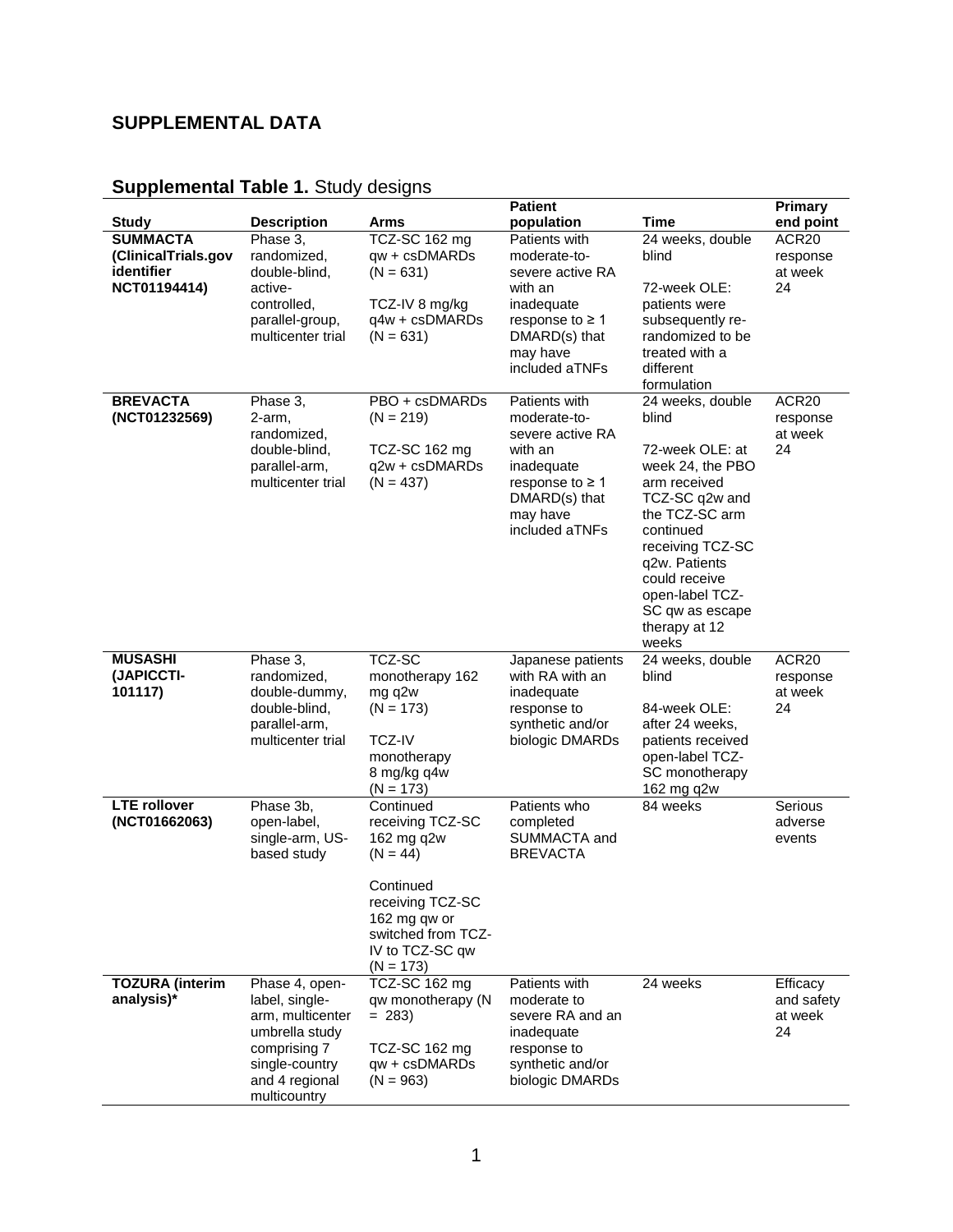|                                  | protocols                                                                                                    |                                                                                                                                                                                                                  |                                                                                                                                                      |                                                                                                                             |                                                                                                                    |
|----------------------------------|--------------------------------------------------------------------------------------------------------------|------------------------------------------------------------------------------------------------------------------------------------------------------------------------------------------------------------------|------------------------------------------------------------------------------------------------------------------------------------------------------|-----------------------------------------------------------------------------------------------------------------------------|--------------------------------------------------------------------------------------------------------------------|
| <b>AMBITION</b><br>(NCT00109408) | Phase 3.<br>randomized,<br>double-dummy,<br>double-blind,<br>parallel-arm,<br>multicenter trial              | <b>TCZ-IV</b><br>monotherapy<br>8 mg/kg q4w<br>$(N = 288)$<br>MTX monotherapy<br>7.5-20 mg/week<br>$(N = 284)$<br>PBO for 8 weeks<br>then TCZ-IV<br>monotherapy<br>8 mg/kg q4w for 16<br>$(N =$<br>weeks<br>101) | Patients with<br>moderate-to-<br>severe active RA<br>for whom previous<br>treatment with<br>MTX or biologics<br>had not failed; 6<br>months MTX free | 24 weeks, double<br>blind<br>5-year OLE: after<br>24 weeks,<br>patients received<br>open-label TCZ-IV<br>$±$ MTX            | ACR20<br>response<br>at week<br>24                                                                                 |
| <b>TOWARD</b><br>(NCT00106574)   | Phase 3,<br>randomized<br>double-blind,<br>placebo-<br>controlled,<br>multicenter trial                      | PBO + csDMARDs<br>$(N = 415)$<br>TCZ-IV 8 mg/kg<br>q4w + csDMARDs<br>$(N = 805)$                                                                                                                                 | Patients with<br>moderate-to-<br>severe active RA<br>with an<br>inadequate<br>response to<br>csDMARDs                                                | 24 weeks, double<br>blind<br>5-year OLE: after<br>24 weeks,<br>patients received<br>open-label TCZ-IV<br>$±$ $c$ s $DMARDs$ | ACR20<br>response<br>at week<br>24                                                                                 |
| <b>RADIATE</b><br>(NCT00106522)  | Phase 3,<br>randomized,<br>double-blind,<br>placebo-<br>controlled,<br>parallel-arm,<br>multicenter<br>study | TCZ-IV 8 mg/kg<br>$q4w + MTX$<br>$(N = 170)$<br>TCZ-IV 4 mg/kg<br>$q4w + MTX$<br>$(N = 161)$<br>PBO + MTX<br>$(N = 158)$                                                                                         | Patients with<br>moderate-to-<br>severe active RA<br>with an<br>inadequate<br>response to $\geq 1$<br>aTNF                                           | 24-weeks, double<br>blind<br>5-year OLE: after<br>24 weeks,<br>patients received<br>open-label TCZ-IV<br>± MTX              | ACR20<br>response<br>at week<br>24                                                                                 |
| <b>LITHE</b><br>(NCT00106535)    | Phase 3,<br>randomized,<br>double-blind,<br>placebo-<br>controlled,<br>parallel-arm,<br>multicenter trial    | TCZ-IV 8 mg/kg<br>$q4w + MTX$<br>$(N = 398)$<br>TCZ-IV 4 mg/kg<br>$q4w + MTX$<br>$(N = 399)$<br>PBO + MTX<br>$(N = 393)$                                                                                         | Patients with<br>moderate-to-<br>severe active RA<br>with an<br>inadequate<br>response to MTX                                                        | 1 year, double<br>blind<br>3- to 5-year OLE:<br>after 24 weeks,<br>patients received<br>$TCZ-IV + MTX$                      | Change<br>from<br>baseline<br>in mTSS<br>at week<br>52<br>Change<br>from<br>baseline<br>in HAQ-DI<br>at week<br>52 |
| <b>OPTION</b><br>(NCT00106548)   | Phase 3,<br>randomized,<br>double-blind,<br>placebo-<br>controlled,<br>parallel-arm,<br>multicenter trial    | TCZ-IV 8 mg/kg<br>$q4w + MTX$<br>$(N = 205)$<br>TCZ-IV 4 mg/kg<br>$q4w + MTX$<br>$(N = 214)$<br>PBO + MTX<br>$(N = 204)$                                                                                         | Patients with<br>moderate-to-<br>severe active RA<br>with an<br>inadequate<br>response to MTX                                                        | 24 weeks, double<br>blind<br>5-year OLE: after<br>24 weeks,<br>patients received<br>TCZ-IV + MTX                            | ACR20<br>response<br>at week<br>24                                                                                 |
| <b>FUNCTION</b><br>(NCT01007435) | Phase 3,<br>randomized,<br>double-blind,<br>double-dummy,<br>parallel-arm,                                   | TCZ-IV 8 mg/kg<br>$q4w + MTX$<br>$(N = 291)$<br>TCZ-IV 8 mg/kg                                                                                                                                                   | Patients with<br>moderate-to-<br>severe active RA<br>of $\leq$ 2 years'<br>duration who were                                                         | 52 weeks, double<br>blind                                                                                                   | <b>DAS28-</b><br>ESR < 2.6<br>at week<br>24                                                                        |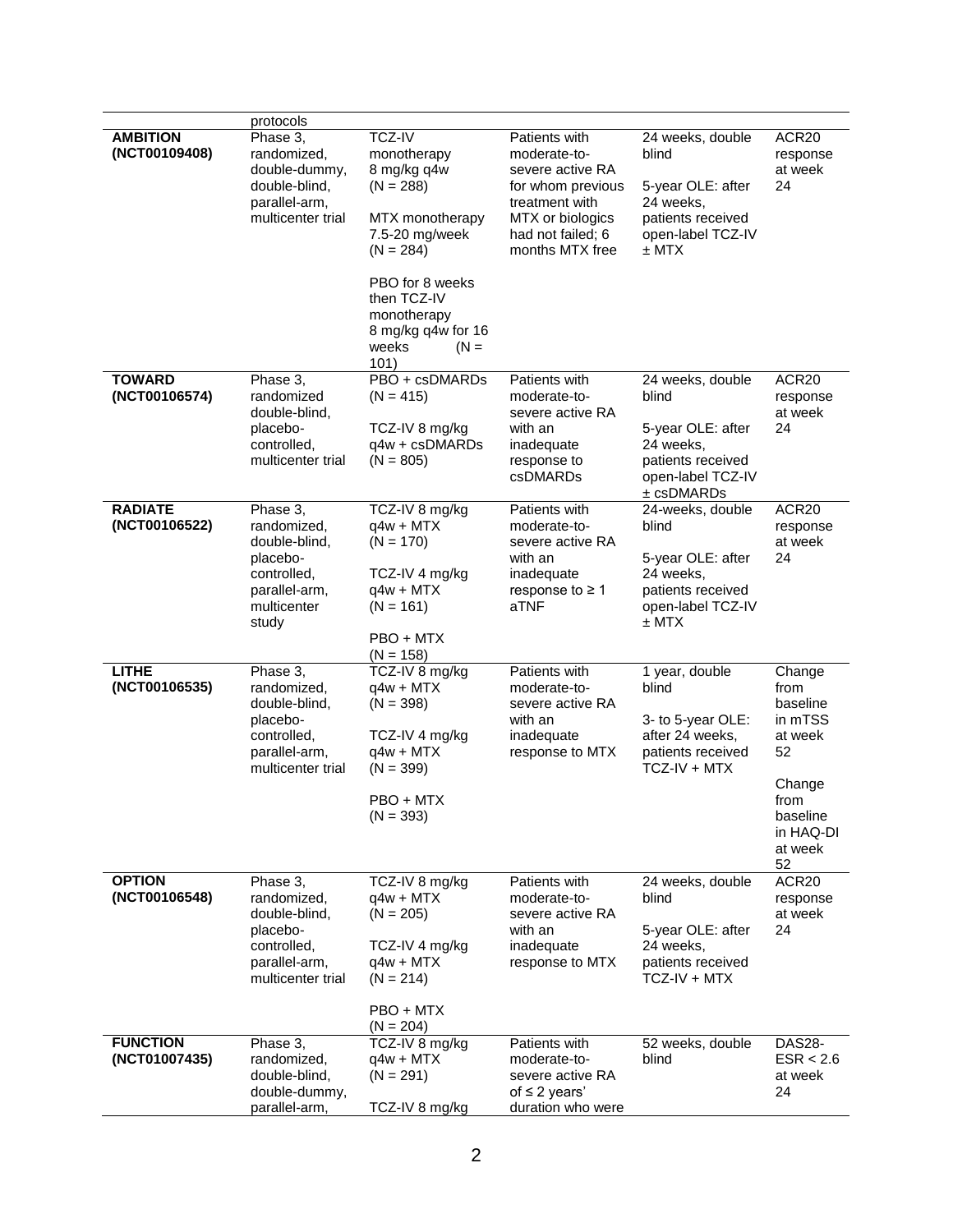|                                 | multicenter trial         | $q4w + PBO$<br>$(N = 292)$                   | MTX and biologic<br>naive |                                                                     |
|---------------------------------|---------------------------|----------------------------------------------|---------------------------|---------------------------------------------------------------------|
|                                 |                           | TCZ-IV 4 mg/kg<br>$q4w + MTX$<br>$(N = 290)$ |                           |                                                                     |
|                                 |                           | PBO + MTX<br>$(N = 289)$                     |                           |                                                                     |
| <b>Clinical</b><br>pharmacology | Open-label,<br>randomized | $MTX$ qw + TCZ-IV<br>10 mg/kg single         | Patients with RA          | 8 weeks                                                             |
| study                           | safety study              | dose<br>$(N = 23)$                           |                           | 5-year OLE:<br>patients received<br>TCZ-IV 8 mg/kg<br>$q4w \pm MTX$ |
|                                 |                           |                                              |                           |                                                                     |

\* TOZURA aimed to enroll ≈ 1850 patients, and the interim analysis used here evaluated 1246 patients

who were included by the end of 2014 and had completed 24 weeks in the program.

TCZ = tocilizumab; SC = subcutaneous; qw = once weekly; csDMARD = conventional synthetic disease-

modifying antirheumatic drug; IV = intravenous;  $q4w =$  every 4 weeks; RA = rheumatoid arthritis; aTNF =

anti–tumor necrosis factor-α agent; OLE = open-label extension; ACR20 = American College of

Rheumatology criteria for 20% improvement; PBO = placebo; q2w = every 2 weeks; MTX = methotrexate;

mTSS = Genant-modified total Sharp score; HAQ-DI = Health Assessment Questionnaire Disability Index;

DAS28 = disease activity score based on 28 joints; ESR = erythrocyte sedimentation rate.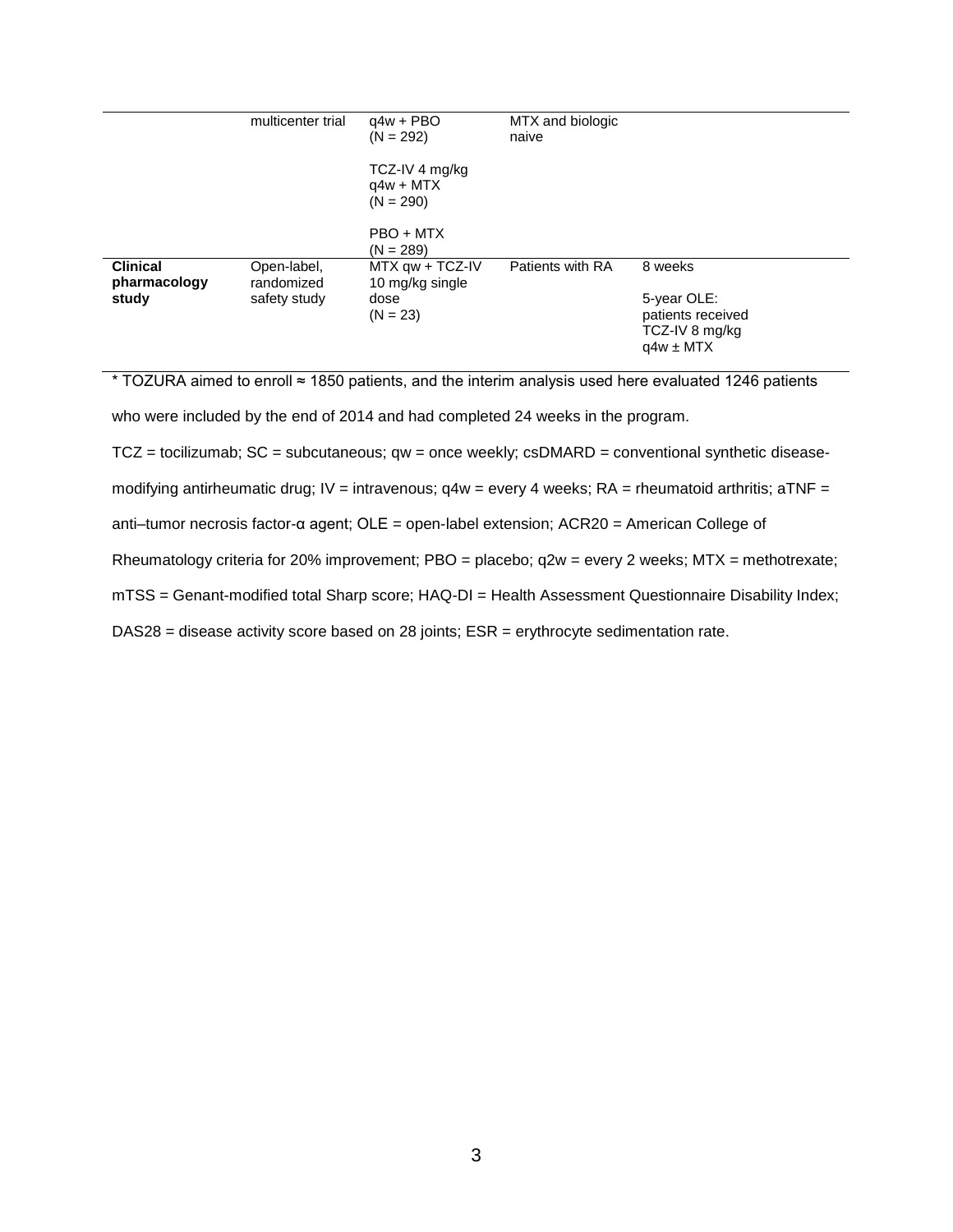## **Supplemental Table 2.** Transient ADA development in ADA-positive patients

(excluding the Japanese study)

|                                                                                                | <b>ADA-Positive Patients</b><br>$(N = 109)$ |
|------------------------------------------------------------------------------------------------|---------------------------------------------|
| Patients who developed ADAs, n                                                                 | 109                                         |
| Patients who were ADA positive at a single time point only, n (%)                              | 79 (72.5)                                   |
| $\leq$ 16 weeks from 1 <sup>st</sup> positive sample to 2 <sup>nd</sup> positive sample, n (%) | 22(20.2)                                    |
| $>$ 16 weeks from 1 <sup>st</sup> positive sample to 2 <sup>nd</sup> positive sample, n (%)    | 8(7.3)                                      |
| Sustained from 1 <sup>st</sup> positive sample to last sampling, n (%)                         | 11 (10.1)                                   |

ADA = anti-drug antibody; TCZ = tocilizumab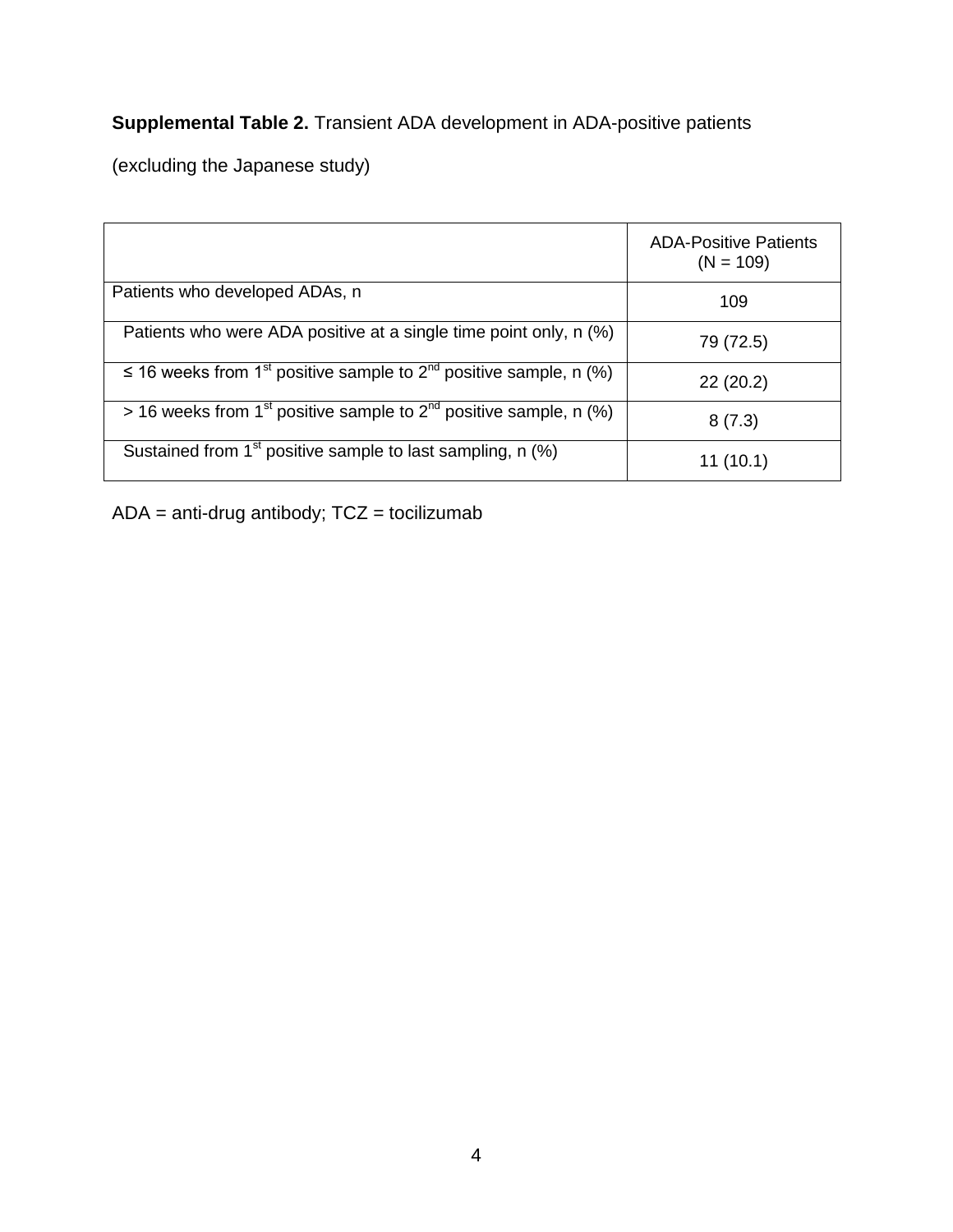**Supplemental Figure 1.** Comparison of linear clearance of serum TCZ for patients who developed ADA and those who did not during treatment with TCZ-IV. A total of 1452 patients from 3 Phase III TCZ-IV studies [13, 16, 17] for whom PK parameters could be estimated and who had at least 1 neutrophil count value were included in the population PK analysis. Among these patients, 14 were positive for neutralizing anti-TCZ antibodies. ADA = antidrug antibody;  $CL =$  clearance;  $IV =$  intravenous;  $PK =$ pharmacokinetic; TCZ = tocilizumab.

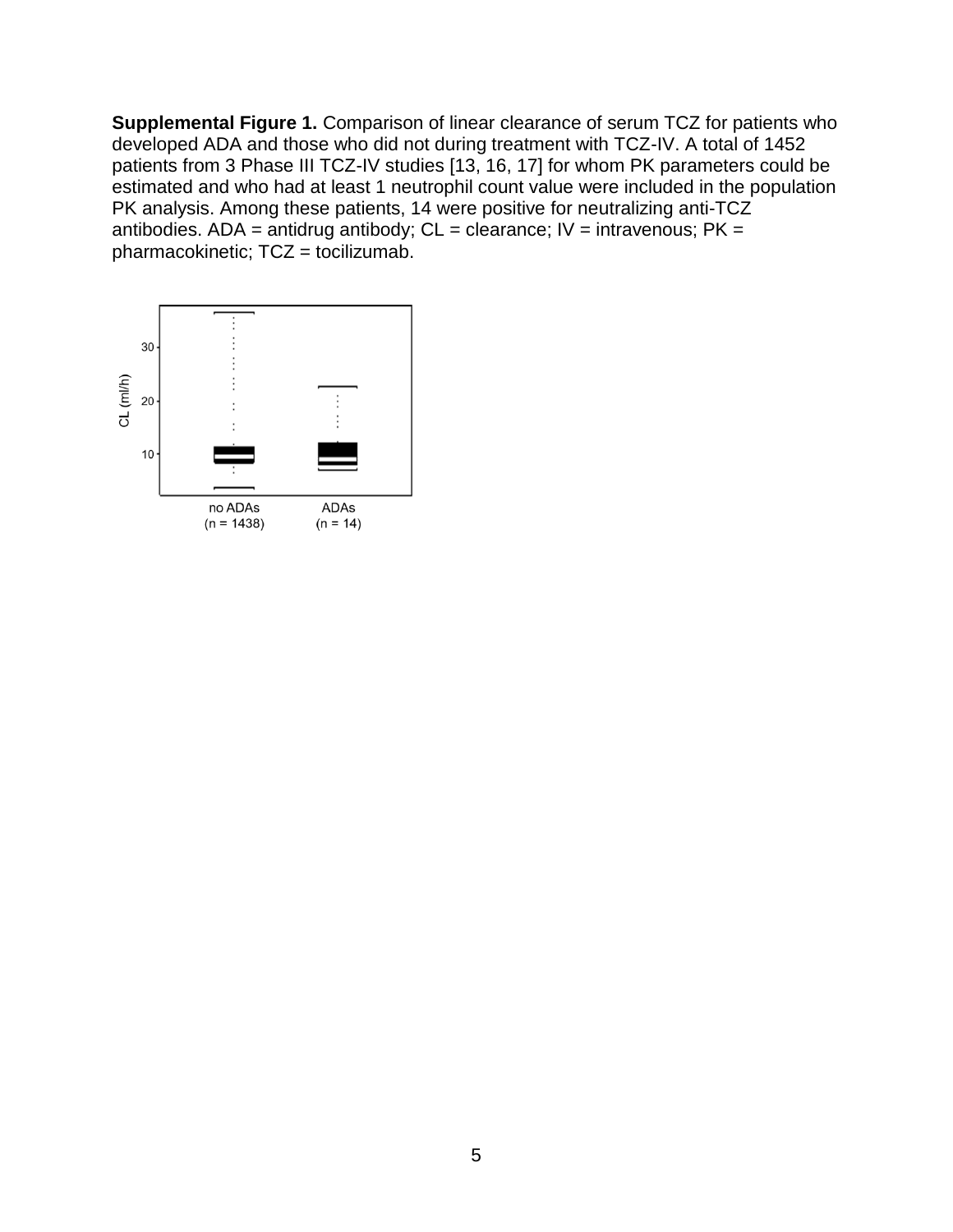**Supplemental Figure 2**. Comparison of linear clearance of serum TCZ for patients who developed ADA and those who did not during treatment with TCZ-SC. A total of 1759 patients from 2 Phase III TCZ-SC studies [20, 22] were included in the population PK analysis. Among these patients, 17 were positive for confirmatory anti-TCZ antibodies.  $ADA =$  antidrug antibody;  $CL =$  clearance;  $PK =$  pharmacokinetic; SC, subcutaneous;  $TCZ =$  tocilizumab.